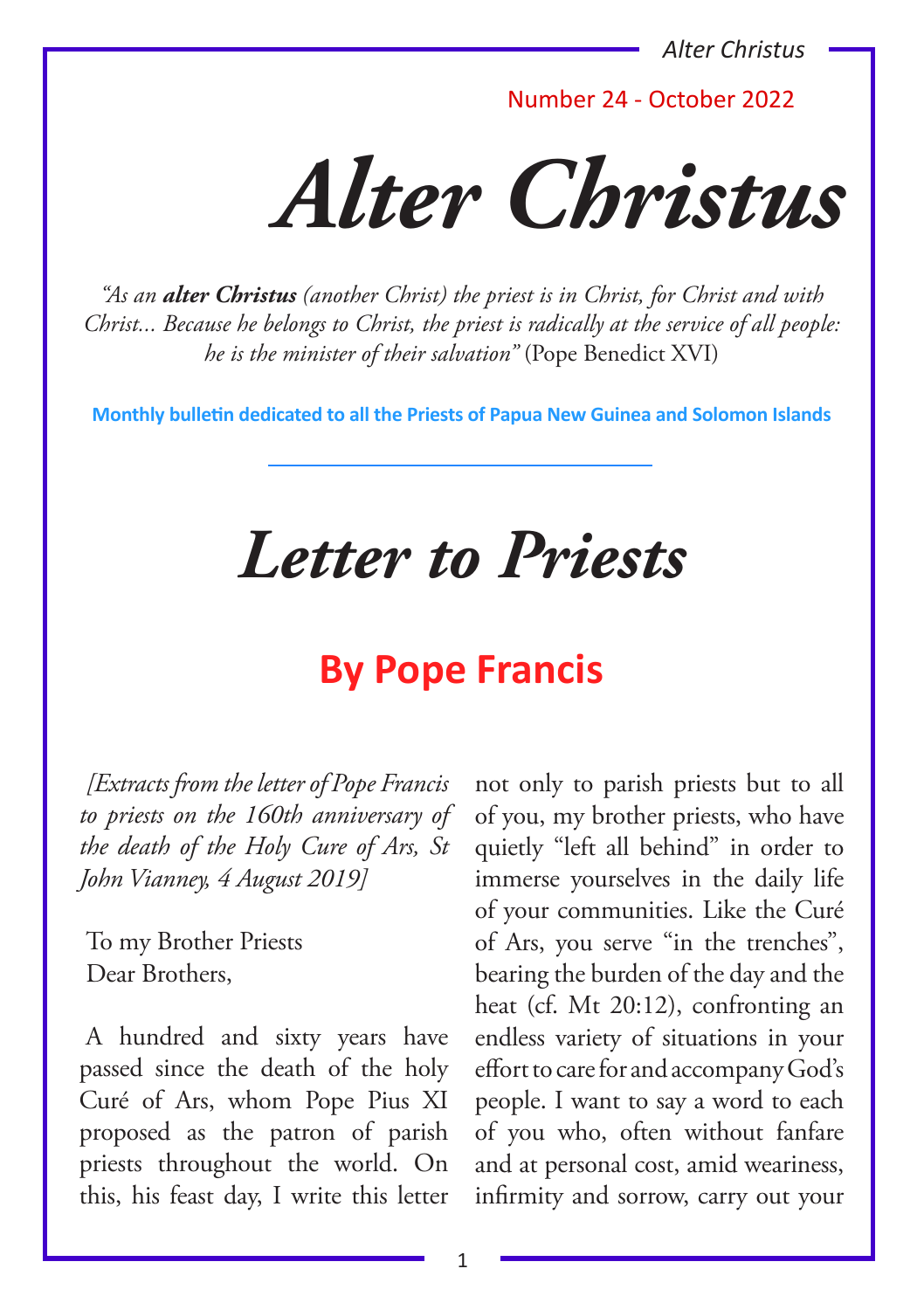mission of service to God and to your people. Despite the hardships of the journey, you are writing the finest pages of the priestly life.

Some time ago, I shared with the Italian bishops my worry that, in more than a few places, our priests feel themselves attacked and blamed for crimes they did not commit. I mentioned that priests need to find in their bishop an older brother and a father who reassures them in these difficult times, encouraging and supporting them along the way.

As an older brother and a father, I too would like in this letter to thank you in the name of the holy and faithful People of God for all that you do for them, and to encourage you never to forget the words that the Lord spoke with great love to us on the day of our ordination. Those words are the

source of our joy: "I no longer call you servants... I call you friends" (Jn 15:15).

#### **PAIN**

In these years, we have become more attentive to the cry, often silent and suppressed, of our brothers and sisters who were victims of the abuse of power, the abuse of conscience and sexual abuse on the part of ordained ministers. This has been a time of great suffering in the lives of those who experienced such abuse, but also in the lives of their families and of the entire People of God.

This pain has also affected priests. I have seen it in the course of my pastoral visits in my own diocese and elsewhere, in my meetings and personal conversations with priests.



## **Pope Francis**

Francis, also called Francis I, original name Jorge Mario Bergoglio, (born December 17, 1936, Buenos Aires, Argentina), the bishop of Rome and the leader of the Roman Catholic Church (2013– ). He was the first pope from the Western Hemisphere, the first from South America, and the first from the Jesuit order.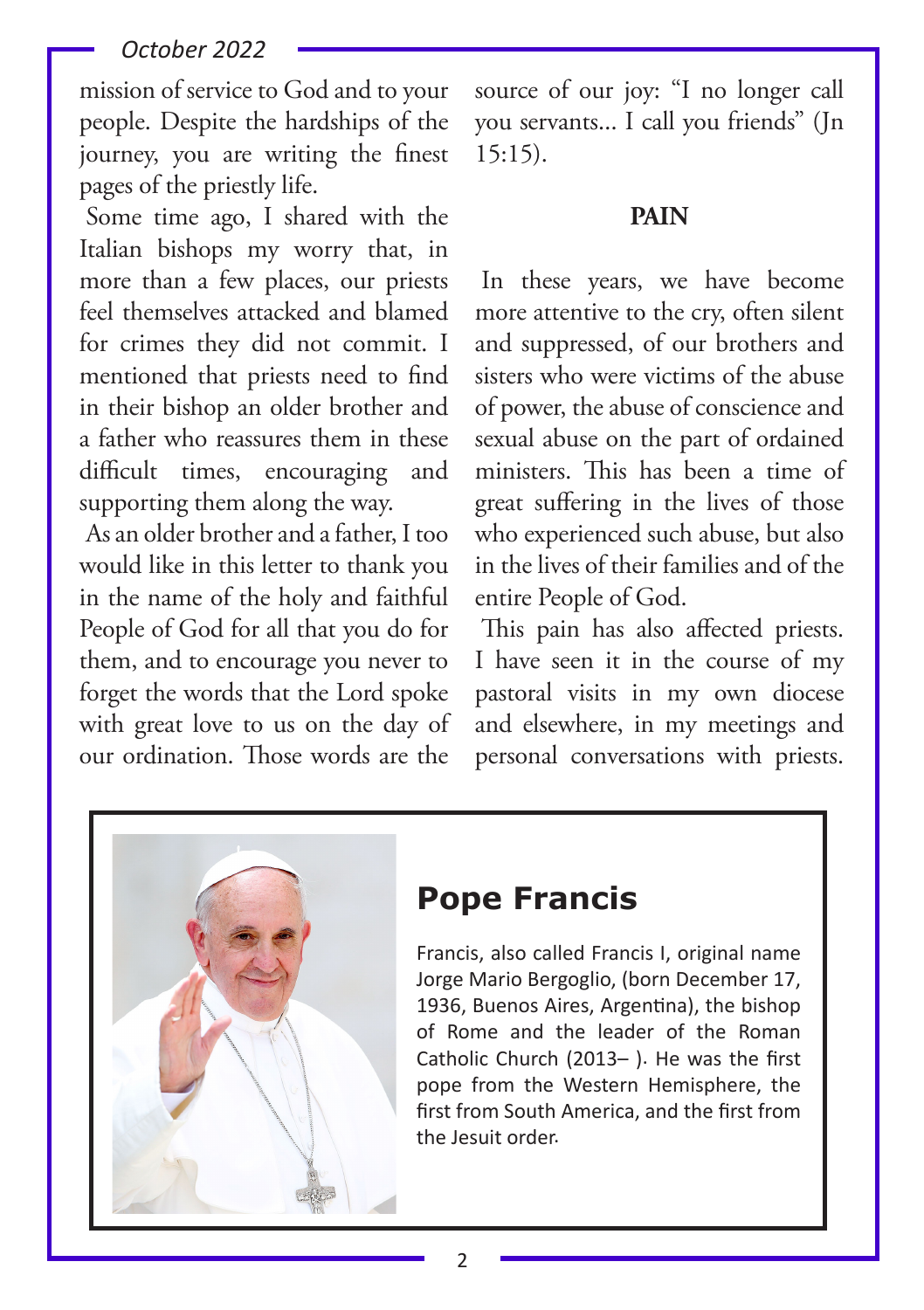Many have shared with me their outrage at what happened and their frustration that "for all their hard work, they have to face the damage that was done, the suspicion and uncertainty to which it has given rise, and the doubts, fears and disheartenment felt by more than a few". I have received many letters from priests expressing those feelings. At the same time, I am comforted by my meetings with pastors who recognize and share the pain and suffering of the victims and of the People of God, and have tried to find words and actions capable of inspiring hope.

Without denying or dismissing the harm caused by some of our brothers, it would be unfair not to express our gratitude to all those priests who faithfully and generously spend their lives in the service of others (cf. 2 Cor 12:15). They embody a spiritual fatherhood capable of weeping with those who weep. Countless priests make of their lives a work of mercy in areas or situations that are often hostile, isolated or ignored, even at the risk of their lives. I acknowledge and appreciate your courageous and steadfast example; in these times of turbulence, shame and pain, you demonstrate that you have joyfully put your lives on the line for the sake of the Gospel.

#### **GRATITUDE**

Vocation, more than our own choice, is a response to the Lord's unmerited call. We do well to return constantly to those passages of the Gospel where we see Jesus praying, choosing and calling others "to be with him, and to be sent out to proclaim the message" (Mk 3:14).

One day, each of us spoke up and said "yes", a "yes" born and developed in the heart of the Christian community thanks to those "saints next door" who showed us by their simple faith that it was worthwhile committing ourselves completely to the Lord and his kingdom. A "yes" whose implications were so momentous that often we find it hard to imagine all the goodness that it continues to produce. How beautiful it is when an elderly priest sees or is visited by those children – now adults – whom he baptized long ago and who now gratefully introduce a family of their own! At times like this, we realize that we were anointed to anoint others, and that God's anointing never disappoints. I am led to say with the Apostle: "I do not cease to give thanks for you" (cf. Eph 1:16) and for all the good that you have done.

Amid trials, weakness and the consciousness of our limitations, "the worst temptation of all is to keep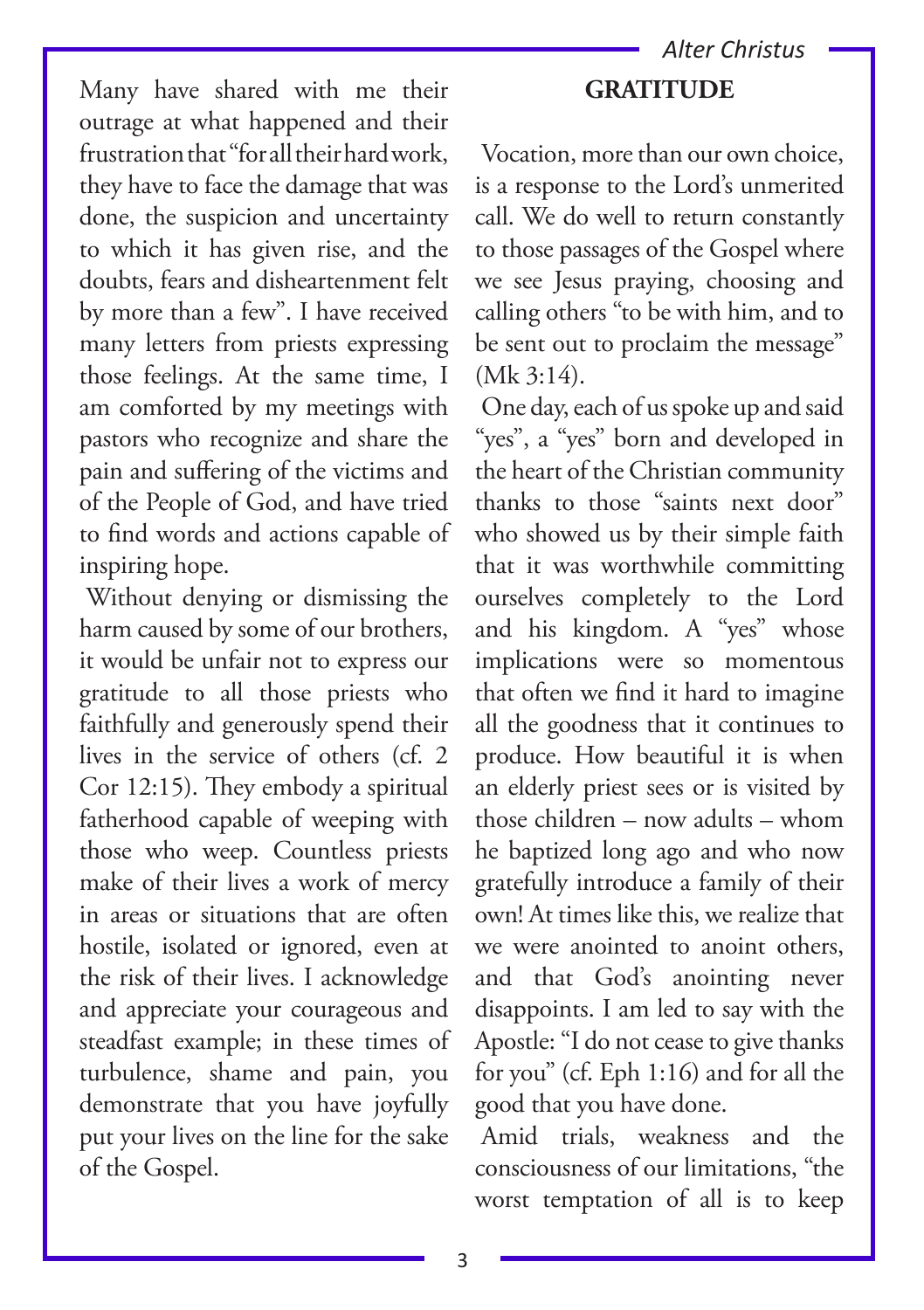brooding over our troubles" for then we lose our perspective, our good judgement and our courage. At those times, it is important – I would even say crucial – to cherish the memory of the Lord's presence in our lives and his merciful gaze, which inspired us to put our lives on the line for him and for his People. And to find the strength to persevere and, with the Psalmist, to raise our own song of praise, "for his mercy endures forever" (Ps 136).

Dear brother priests, I thank you for your fidelity to the commitments you have made. It is a sign that, in a society and culture that glorifies the ephemeral, there are still people unafraid to make lifelong promises. In effect, we show that we continue to believe in God, who has never broken his covenant, despite our having broken it countless times. In this way, we celebrate the fidelity of God, who continues to trust us, to believe in us and to count on us, for all our sins and failings, and who invites us to be faithful in turn. Realizing that we hold this treasure in earthen vessels (cf. 2 Cor 4:7), we know that the Lord triumphs through weakness (cf. 2 Cor 12:9). He continues to sustain us and to renew his call, repaying us a hundredfold (cf. Mk 10:29-30). "For his mercy endures forever".

Thank you for the joy with which

you have offered your lives, revealing a heart that over the years has refused to become closed and bitter, but has grown daily in love for God and his people. A heart that, like good wine, has not turned sour but become richer with age. "For his mercy endures forever".

Thank you for working to strengthen the bonds of fraternity and friendship with your brother priests and your bishop, providing one another with support and encouragement, caring for those who are ill, seeking out those who keep apart, visiting the elderly and drawing from their wisdom, sharing with one another and learning to laugh and cry together. How much we need this! But thank you too for your faithfulness and perseverance in undertaking difficult missions, or for those times when you have had to call a brother priest to order. "For his mercy endures forever".

Thank you for your witness of persistence and patient endurance (hypomoné) in pastoral ministry. Often, with the parrhesía of the shepherd, we find ourselves arguing with the Lord in prayer, as Moses did in courageously interceding for the people (cf. Num 14:13-19; Ex 32:30- 32; Dt 9:18-21). "For his mercy endures forever".

Thank you for celebrating the Eucharist each day and for being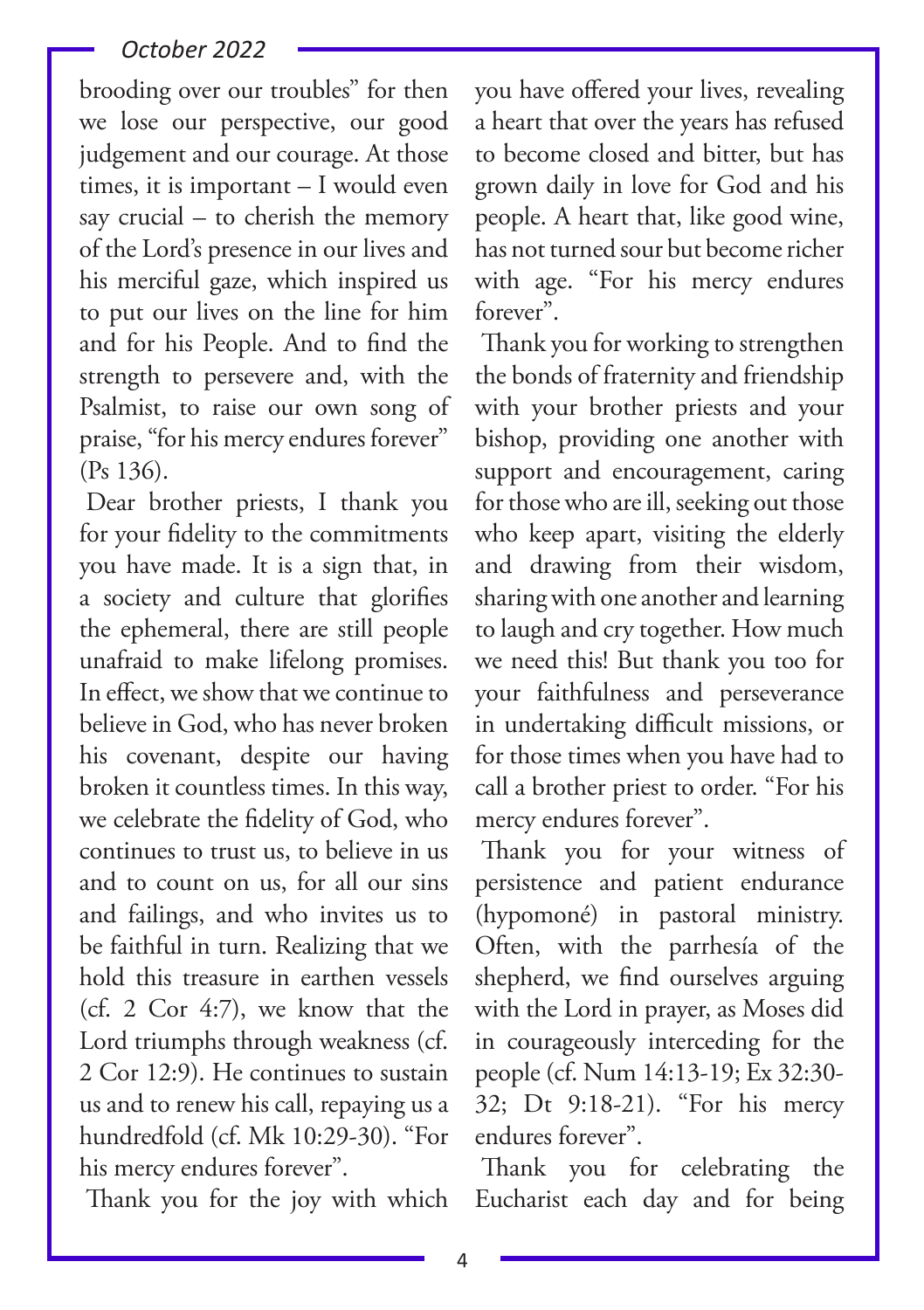merciful shepherds in the Sacrament of Reconciliation, neither rigorous nor lax, but deeply concerned for your people and accompanying them on their journey of conversion to the new life that the Lord bestows on us all. We know that on the ladder of mercy we can descend to the depths of our human condition – including weakness and sin – and at the same time experience the heights of divine perfection: "Be merciful as the Father is merciful". In this way, we are "capable of warming people's hearts, walking at their side in the dark, talking with them and even entering into their night and their darkness, without losing our way". "For his mercy endures forever".

Thank you for anointing and fervently proclaiming to all, "in season and out of season" (cf. 2 Tim 4:2) the Gospel of Jesus Christ, probing the heart of your community "in order to discover where its desire for God is alive and ardent, as well as where that dialogue, once loving, has been thwarted and is now barren". "For his mercy endures forever".

Thank you for the times when, with great emotion, you embraced sinners, healed wounds, warmed hearts and showed the tenderness and compassion of the Good Samaritan (cf. Lk 10:25-27). Nothing is more necessary than this: accessibility,

closeness, readiness to draw near to the flesh of our suffering brothers and sisters. How powerful is the example of a priest who makes himself present and does not flee the wounds of his brothers and sisters! It mirrors the heart of a shepherd who has developed a spiritual taste for being one with his people, a pastor who never forgets that he has come from them and that by serving them he will find and express his most pure and complete identity. This in turn will lead to adopting a simple and austere way of life, rejecting privileges that have nothing to do with the Gospel. "For his mercy endures forever".

#### **ENCOURAGEMENT**

My second great desire is, in the words of Saint Paul, to offer encouragement as we strive to renew our priestly spirit, which is above all the fruit of the working of the Holy Spirit in our lives. Faced with painful experiences, all of us need to be comforted and encouraged. The mission to which we are called does not exempt us from suffering, pain and even misunderstanding. Rather, it requires us to face them squarely and to accept them, so that the Lord can transform them and conform us more closely to himself. "Ultimately, the lack of a heartfelt and prayerful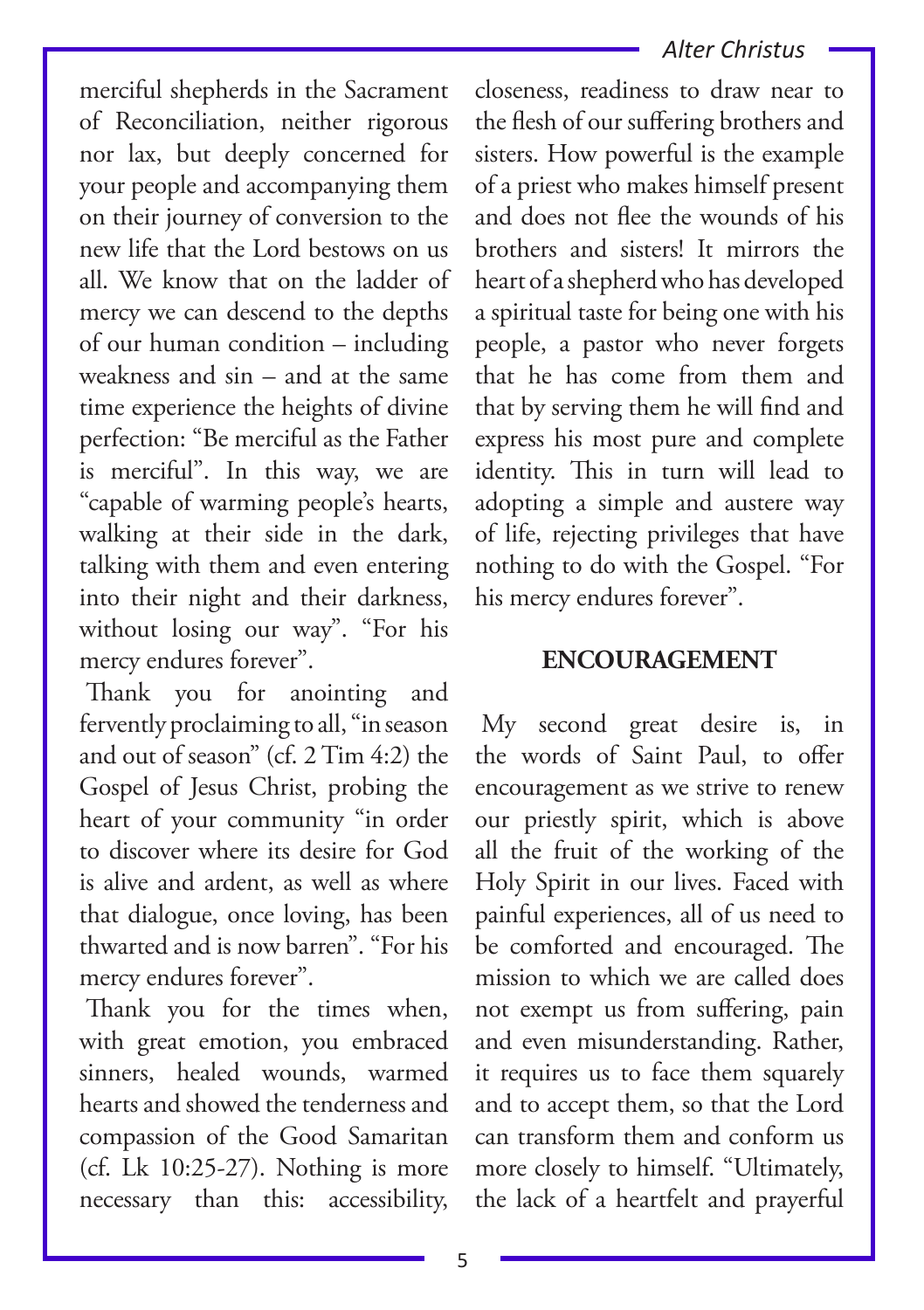acknowledgment of our limitations prevents grace from working more effectively within us, for no room is left for bringing about the potential good that is part of a sincere and genuine journey of growth".

One good way of testing our hearts as pastors is to ask how we confront suffering. We can often act like the levite or the priest in the parable, stepping aside and ignoring the injured man (cf. Lk 10:31-32). Or we can draw near in the wrong way, viewing situations in the abstract and taking refuge in commonplaces, such as: "That's life...", or "Nothing can be done". In this way, we yield to an uneasy fatalism. Or else we can draw near with a kind of aloofness that brings only isolation and exclusion. "Like the prophet Jonah, we are constantly tempted to flee to a safe haven. It can have many names: individualism, spiritualism, living in a little world..." Far from making us compassionate, this ends up holding us back from confronting our own wounds, the wounds of others and consequently the wounds of Jesus himself.

Along these same lines, I would mention another subtle and dangerous attitude, which, as Bernanos liked to say, is "the most precious of the devil's potions". It is also the most harmful for those of

us who would serve the Lord, for it breeds discouragement, desolation and despair. Disappointment with life, with the Church or with ourselves can tempt us to latch onto a sweet sorrow or sadness that the Eastern Fathers called acedia. Cardinal Tomáš Špidlík described it in these terms: "If we are assailed by sadness at life, at the company of others or at our own isolation, it is because we lack faith in God's providence and his works... Sadness paralyzes our desire to persevere in our work and prayer; it makes us hard to live with... The monastic authors who treated this vice at length call it the worst enemy of the spiritual life."

All of us are aware of a sadness that can turn into a habit and lead us slowly to accept evil and injustice by quietly telling us: "It has always been like this". A sadness that stifles every effort at change and conversion by sowing resentment and hostility. "That is no way to live a dignified and fulfilled life; it is not God's will for us, nor is it the life of the Spirit, which has its source in the heart of the risen Christ", to which we have been called. Dear brothers, when that sweet sorrow threatens to take hold of our lives or our communities, without being fearful or troubled, yet with firm resolution, let us together beg the Spirit to "rouse us from our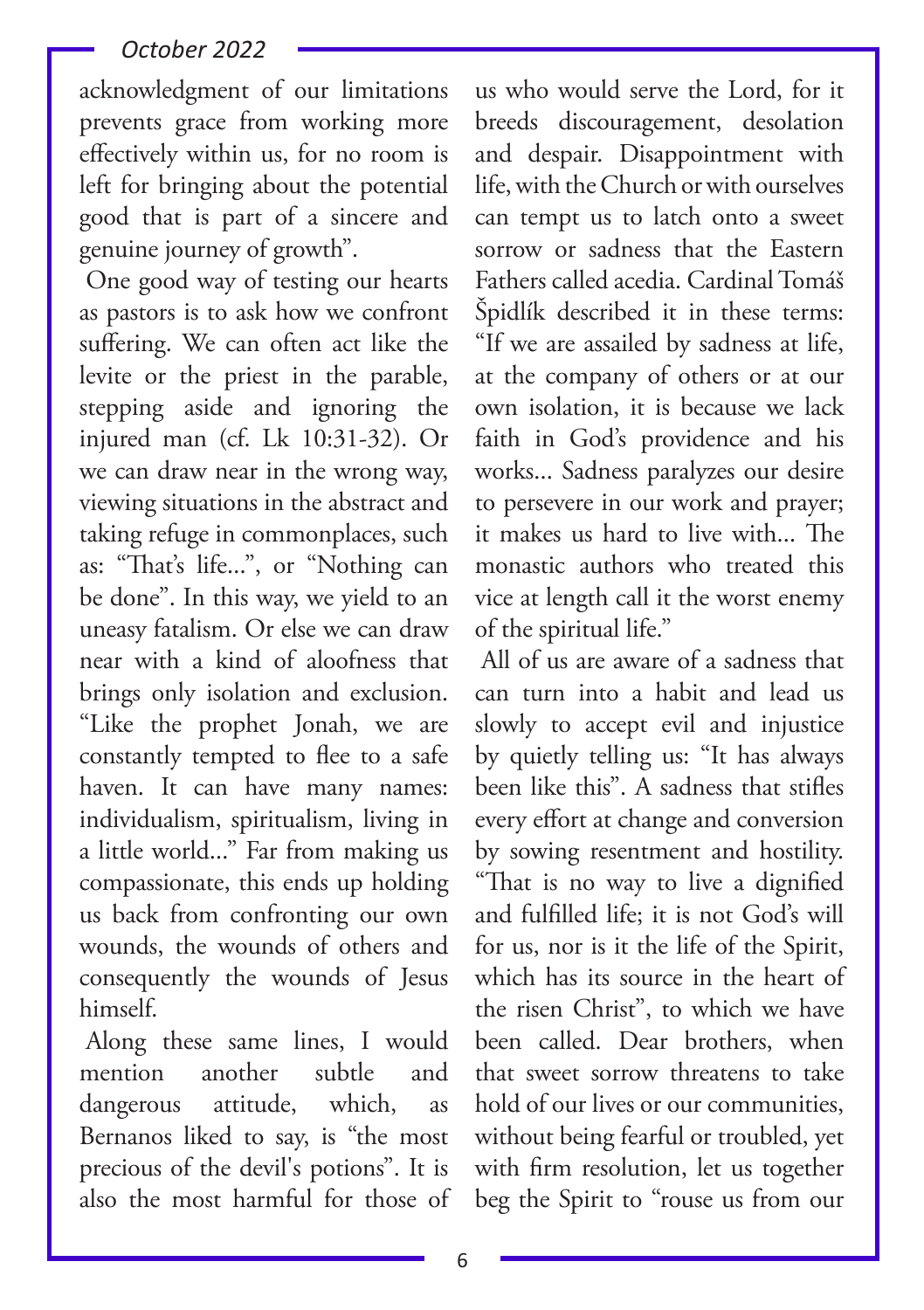torpor, to free us from our inertia. Let us rethink our usual way of doing things; let us open our eyes and ears, and above all our hearts, so as not to be complacent about things as they are, but unsettled by the living and effective word of the risen Lord".

Let me repeat: in times of difficulty, we all need God's consolation and strength, as well as that of our brothers and sisters. All of us can benefit from the touching words that Saint Paul addressed to his communities: "I pray that you may not lose heart over [my] sufferings" (Eph 3:13), and "I want [your] hearts to be encouraged" (Col 2:22). In this way, we can carry out the mission that the Lord gives us anew each day: to proclaim "good news of great joy for all the people" (Lk 2:10). Not by presenting intellectual theories or moral axioms about the way things ought to be, but as men who in the midst of pain have been transformed and transfigured by the Lord and, like Job, can exclaim: "I knew you then only by hearsay, but now I have seen you with my own eyes" (Job 42:2). Without this foundational experience, all of our hard work will only lead to frustration and disappointment.

We know that it is not easy to stand before the Lord and let his gaze examine our lives, heal our wounded hearts and cleanse our feet of the

worldliness accumulated along the way, which now keeps us from moving forward. In prayer, we experience the blessed "insecurity" which reminds us that we are disciples in need of the Lord's help, and which frees us from the promethean tendency of "those who ultimately trust only in their own powers and feel superior to others because they observe certain rules".

Dear brothers, Jesus, more than anyone, is aware of our efforts and our accomplishments, our failures and our mistakes. He is the first to tell us: "Come to me, all you who are weary and are carrying heavy burdens, and I will give you rest. Take my yoke upon you, and learn from me; for I am gentle and humble in heart, and you will find rest for your souls" (Mt 11:28-29).

Brothers, let us indeed acknowledge our weaknesses, but also let Jesus transform them and send us forth anew to the mission. Let us never lose the joy of knowing that we are "the sheep of his flock" and that he is our Lord and Shepherd.

For our hearts to be encouraged, we should not neglect the dialectic that determines our identity. First, our relationship with Jesus. Whenever we turn away from Jesus or neglect our relationship with him, slowly but surely our commitment begins to fade

7